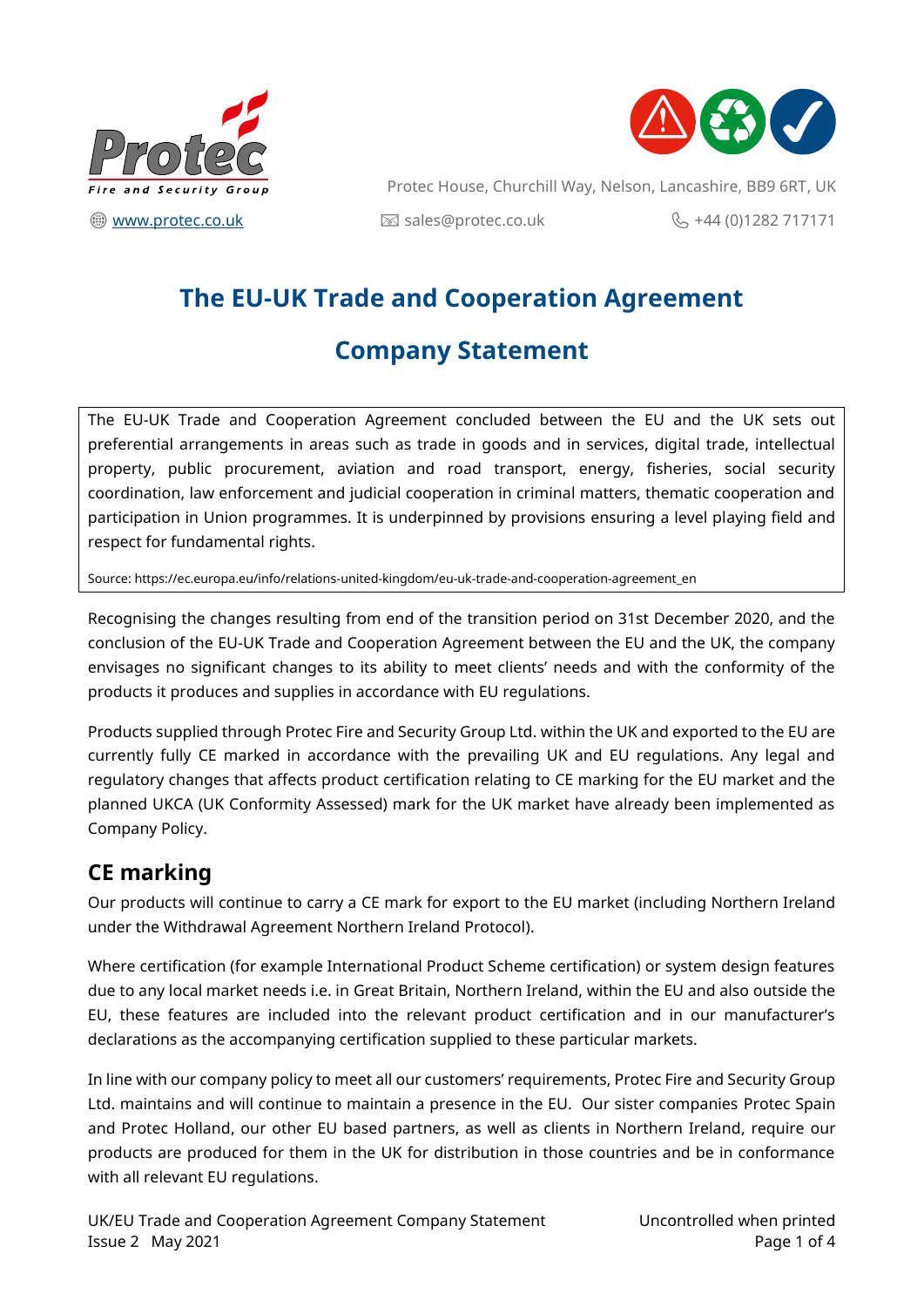## **UKCA marking**

We can confirm that our products will bear a UKCA mark when placing them on the market in Great Britain.

Protec Fire & Security Group Ltd is taking actions in 2021 to comply with the new UK regulations:

- Changes have been made in our procurement process to increase assurance controls within our supply chain because of changes associated with UKCA marking and designated standards linked to our products.
- The timeframe of our transition, including amendment of existing EU compliance documentation such as Technical Files and Declarations of Conformity (DOP) to reference current UK Regulations and Standards for products being manufactured and/or imported is to be completed by Autumn 2021.
- Amendment of Technical Submittals to include valid DOP certification for UKCA marking and affixing UKCA Marks to products will be completed by Autumn 2021 following receipt of mandated UKCA certification from our selected UK Conformity Assessment Bodies.

Further information is available here:

<https://www.gov.uk/government/publications/prepare-to-use-the-ukca-mark-after-brexit>

## **Continuity of supply**

The continuation of supply is of upmost importance, and the Company will follow closely any changes within the legislative framework concerning the movement of goods and services to and from the EU and making changes in business strategy as appropriate. Regarding the provision of Services, particularly technical support services and after sales support services, the company will ensure we have resources in place, as we currently do with UK and non-EU countries. With regulations or approved codes of practice associated with installation work and/or servicing and maintenance of our equipment, this will be in line with the rules/obligations associated with those markets.

# **Frequently Asked Questions (FAQs):**

## 1. UK/EU borders

Q: "How much impact from the changes to customs arrangements for supply routes via UK border crossings?" (e.g. reliance on 'just-in-time' deliveries via a UK port – and is the supplier liable for paying service credits in the case of delayed deliveries?)"

A: We do not envisage any significant disruptions to supply of component parts or resale imported goods with the border changes. We have multi stream importing options and retain a relatively high stock of component parts and "core" finished goods. We are not reliant on JIT supply systems for our products.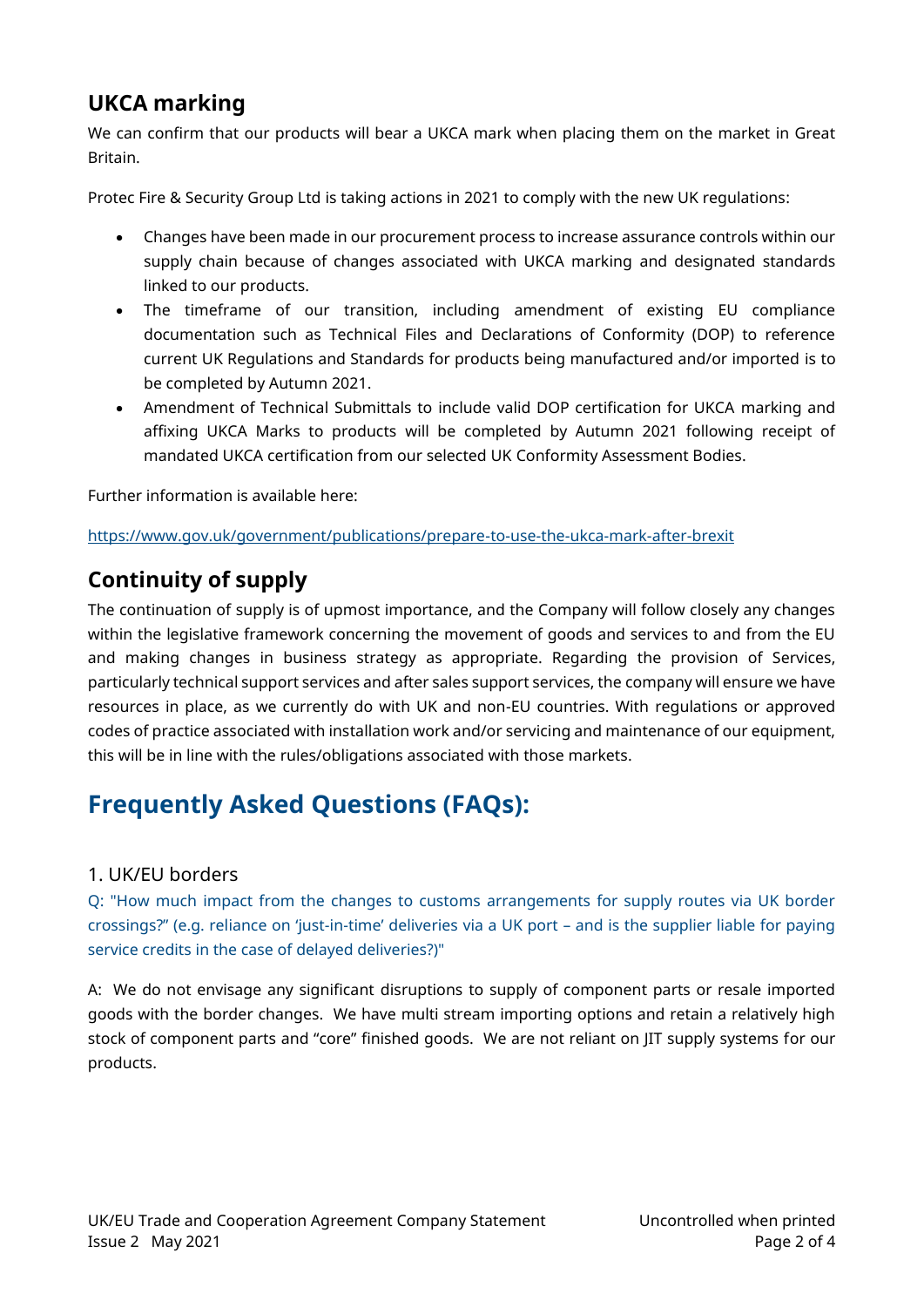## 2. Customs tariffs

Q: "How much impact from changes in customs tariffs between the UK and EU? (e.g. are products manufactured in the EU or the UK.)

A: Possible impact, but the significance is yet undetermined.

Products are manufactured and supplied from within the UK. We have very few EU based only suppliers and we have made provision for possible delays in transportation and import restrictions. Any sudden or planned changes in tariffs or delays that do impact on our business operations would be subject to Senior Management review.

### 3. Data

Q: How much impact with contracts with data stored/processed in the EU?

A: No impact – no data stored in EU

#### 4. Human resources

Q: How much impact to contracts by a more restrictive immigration regime?

A: No significant impact envisaged.

Q: Is it the case where delivery of the contract is dependent to some degree on EU nationals working in the UK?

A: No Protec contracts are dependent on EU nationals working in the UK.

## 5. Regulation

Q: Excluding the EU procurement directives, does the contract rely on specific regulations from the EU in order to specify the services/goods being delivered?

A: There will be no impact, as we will continue to meet our obligations under relevant EU regulations associated with products which we place on the market e.g. CE marking (see Brexit statement above).

#### 6. Supply market

Q: Is there a competitive market for the goods/services being provided under this contract and are there substitute products/services that could be procured?

A: We do not envisage the need to source alternative suppliers related the EU legislation enacted by HM Government under the EU-UK Trade and Cooperation agreement.

## 7. Public facing

Q: Do the general public directly interact with the provider of the goods/services in this contract? (e.g. call centre services)?"

A: No